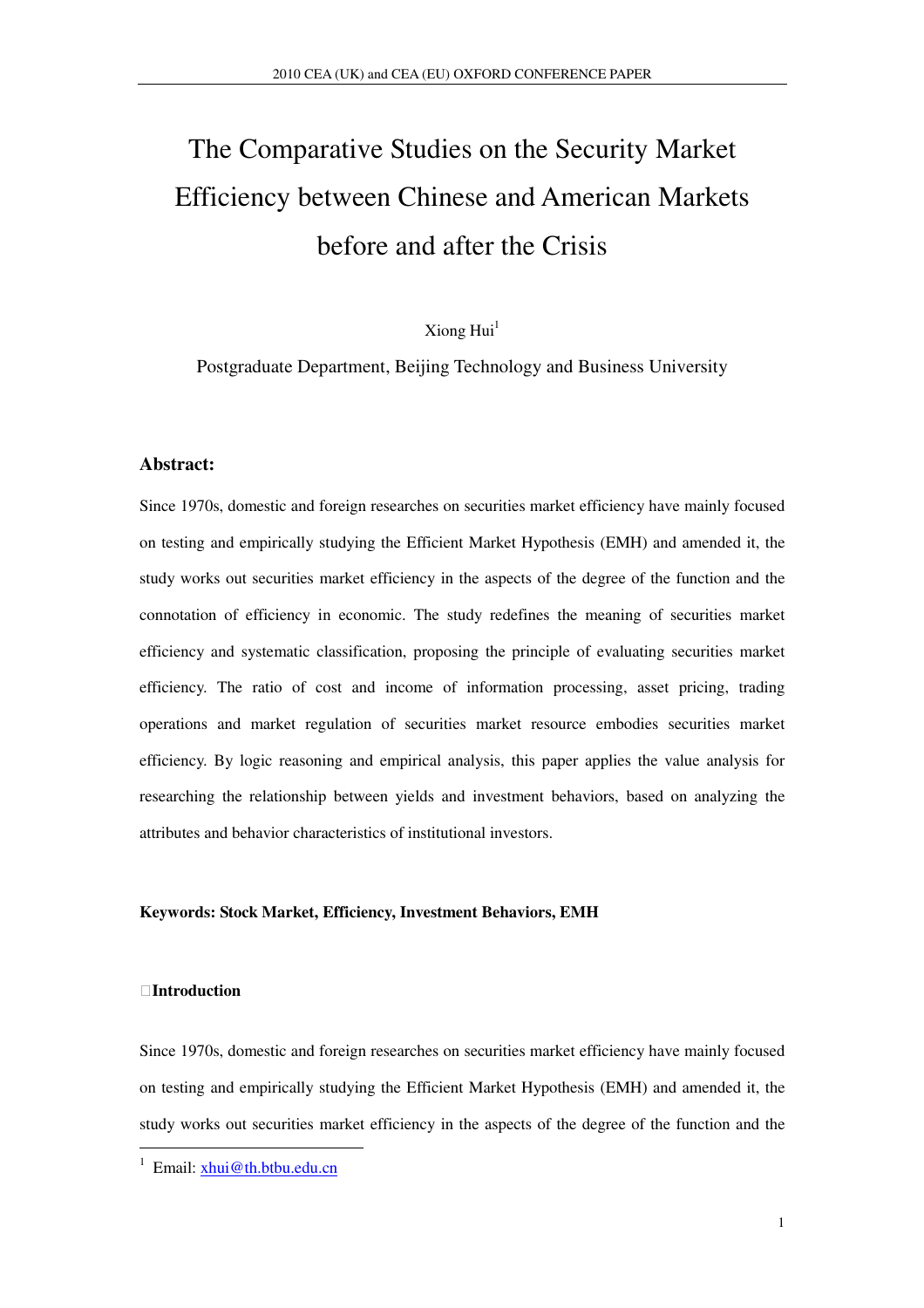connotation of efficiency in economic. The Efficient Market Hypothesis was generally believed that securities markets were extremely efficient in reflecting information about individual stocks and about the stock market as a whole, when information arising, the news spreads very quickly and is incorporated into the prices of securities without delay. (Eugene Fama, 1970).

However, the investors can't get and understand all the related information about the individual stocks and about the stock market. Thus, the investors believe either technical analysis, which is the study of past stock prices in an attempt to predict future prices, or even fundamental analysis, which is the analysis of financial information such as company earnings and asset values to help investors select stocks, would enable the investor to achieve returns greater than those that could be obtained by holding a randomly selected or irrational portfolio of individual stocks.

The stock markets trade is based on information captured and assimilated by investors. The main role of stock markets is the allocation of resources according to the correlated information flow. Then according to the different means of understanding about information transmittal mechanism and reflection mechanism, the stock markets are divided into efficient markets and fractal markets. Fractal market hypothesis thinks the information will lead to the nonlinear accumulative reflection. The efficient market hypothesis thinks the information has the same function to all the investors. The reflection of the investors to the news is linear in the investment decisions process.

The ratio of cost and income of information processing, asset pricing, trading operations and market regulation of securities market resource affects securities market efficiency. Whether securities market efficiency is high or low manifests the degree of the function. So, securities market efficiency should include not only information efficiency as a core of securities market efficiency, but also financing efficiency and operating efficiency, and so on. In fact, according to different criteria, securities market efficiency can be classified as a sub efficiency system of correlations and interactions with each other. Furthermore, the different performance and the price volatility in the contrast market during the period pre-crisis and after the financial crisis can be analyzed to inspect and verify the distinct changing tendency of securities market efficiency.

According to more institutional investors play in China stock markets, their influences on the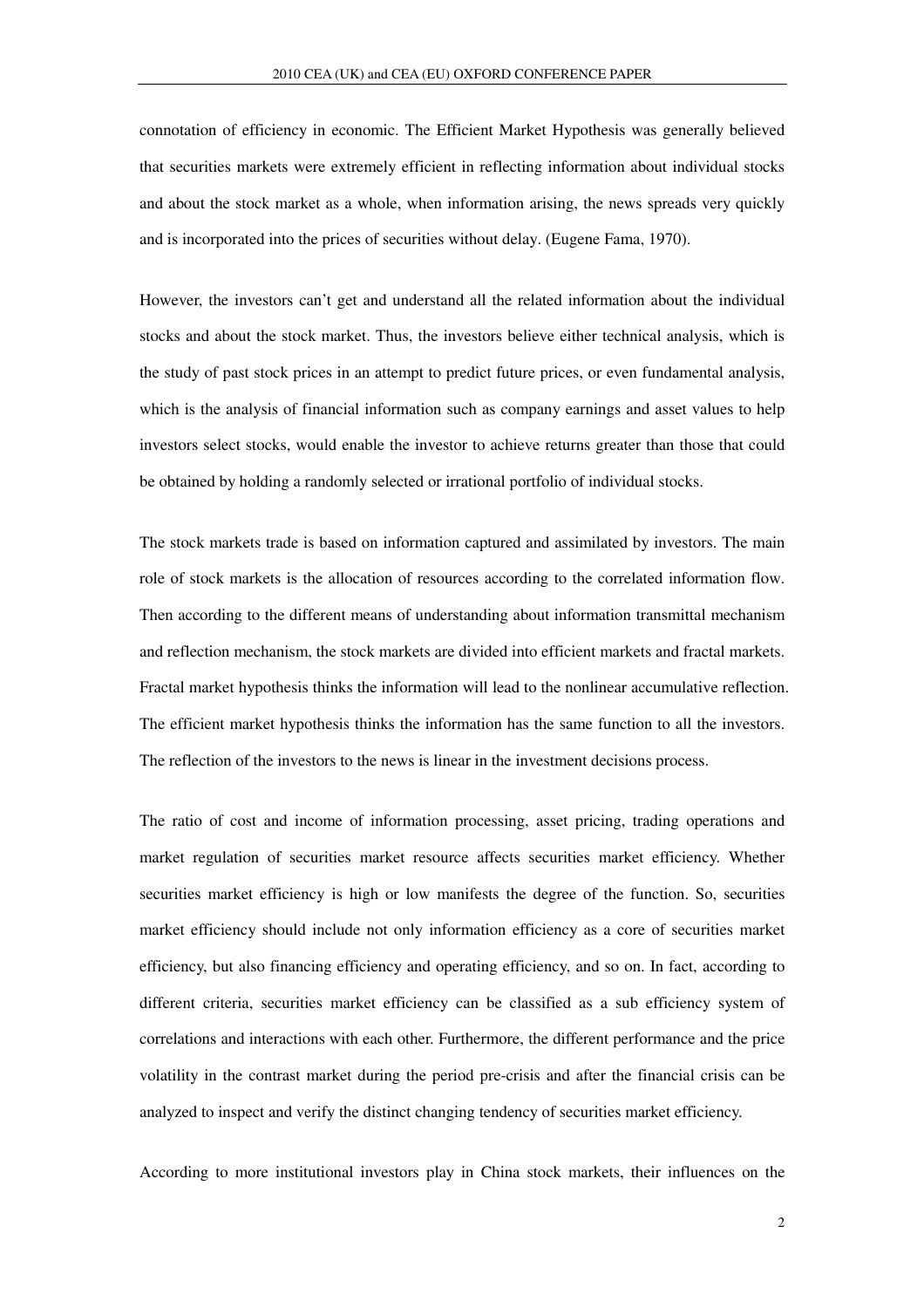markets are becoming significantly. Compared with individual investors, institutional investors have obvious capital and information advantages, which mean institutional investors may be powerful to decide the market price, collect money, or lead price deviates value and encourage the stock market foam.

The mainstream in academia believes that a mature stock market needs four essential conditions: 1) excellent public company; 2) rational investors; 3) independent mediator; and 4) perfect supervisory system. The efficient shareholder's supervisory system hasn't been set up completely in Chinese markets. According to the prior research, institutional investors can help avoiding cost internalization and profit externalization of individual investors in public companies. Institutional investors contribute to discover the value and improve validity of investment by using their information advantage. Therefore, the behaviors of institutional investors are representative in rational investing. Furthermore, the economic result of rational investing by institutional investors is the main evidence to reveal the degree of market efficiency.

The aim of this paper is to compare the difference of market efficiency between the Chinese market and the US market on the background of the current financial crisis, based on the analysis of investing behaviors, especially the relationship between the Chinese funds investing behavior and the listed companies' performance. Following this introduction, this paper will analyze the theoretical background and literature review about the influence of institutional investors controlling the shares of listed companies.

## Ⅱ**Theoretical Background and Literature Review about The Influence of Institutional Investors Controlling The Shares of Listed Companies**

#### **1. Institutional investors participate in corporate governance**

Institutional investors are special stock ownership in public companies; they have some characteristics such as: (1) Holding huge capital, can not quit easily. (2) Professional investment management. (3) Information advantage. Under the stock ownership concentration, there are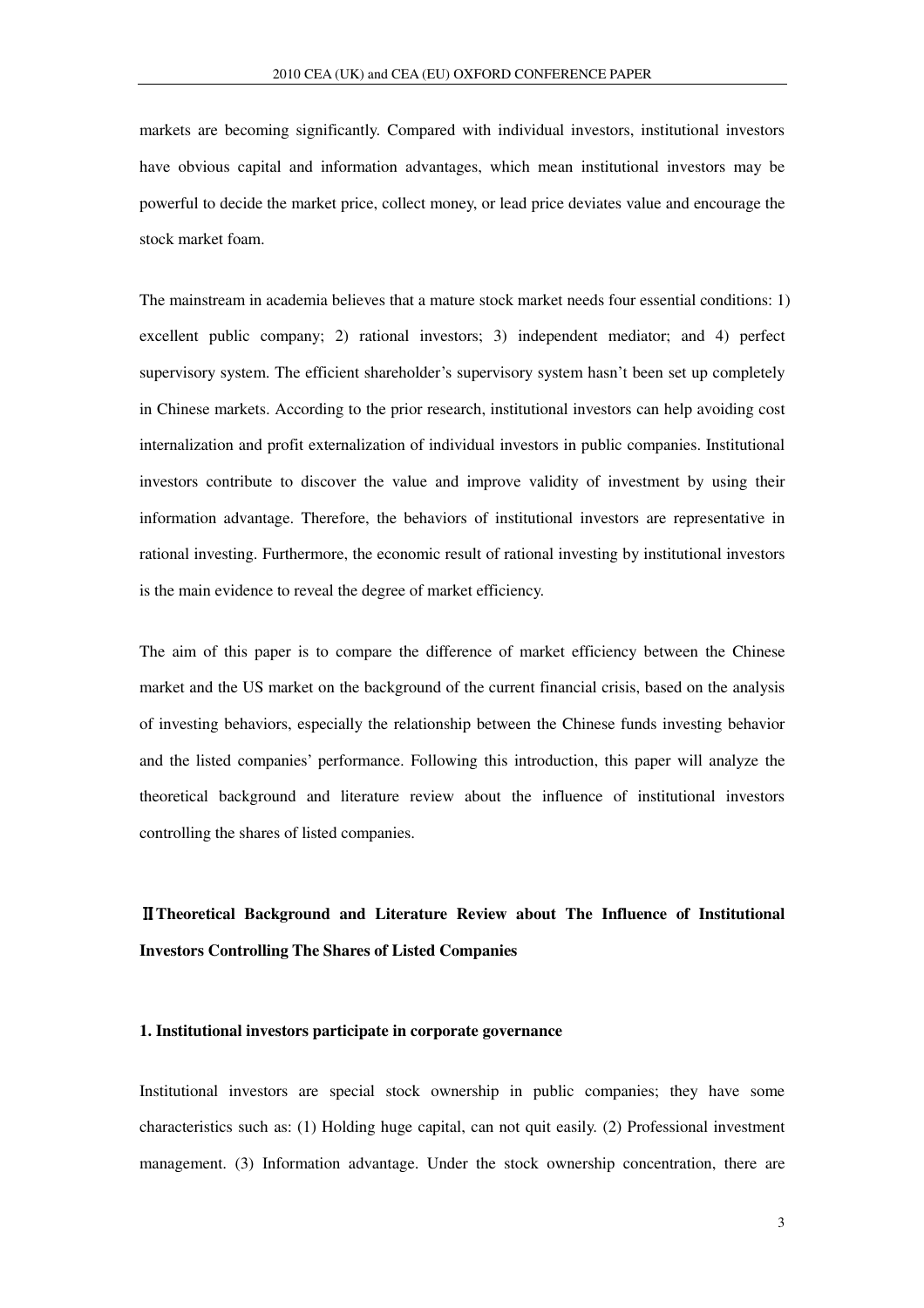controlling shareholders in public companies. Controlling shareholders have strong capital capacity so that they have the motivation and capability to supervise the company. But institutional investors are different from controlling shareholders: 1) institutional investors can not participate with business policy-making. For the legal limitation, institutional investors can not participate with business policy-making directly or have representatives in the board of directors. In United States, institutional investors did not have the right to nominate board members until 2003. Institutional investors are external investors to public companies. 2) Institutional investors always try to invest diversely for avoiding risk. But they don't always have enough business knowledge to decide company's strategies or innovation directions. 3) The diverse investment reduce investment risk while also reduce the supervisory motivation of institutional investors.

Institutional investors are different from controlling shareholders and small shareholders. Actually, institutional investors are in the middle. So according to their unique characteristics, they can be strong power in corporate governance without stock ownership over-concentration or over-decentralization. So institutional investors participate corporate governance is the consequence of the competition between isolated holdings and centralized holdings. This competition will improve the market efficiency.

#### **2. The second type of agency by agreement**

The tunneling effect is the phenomenon of transferring the assets and profits out of firms for the benefit of their controlling shareholders (Johnson, 2000). For comparing with the issues between managers and investors, the conflicts between investors are defined as the second type of agency by agreement (Zheng, 2004; Feng, 2004). Because of the expensive supervisory cost, public investors would like to give up their governing power so that causes factual agency by agreement to controlling shareholders. China stock markets are divided into two parts: tradable part and non-trading part. And in these two parts, public investors and institutional investors hold tradable shares while controlling shareholders have non-trading shares. Based on the common benefit, public investors can also hand their governing power to institutional investors which mean institutional investors can enhance their voting power by collecting agency agreements.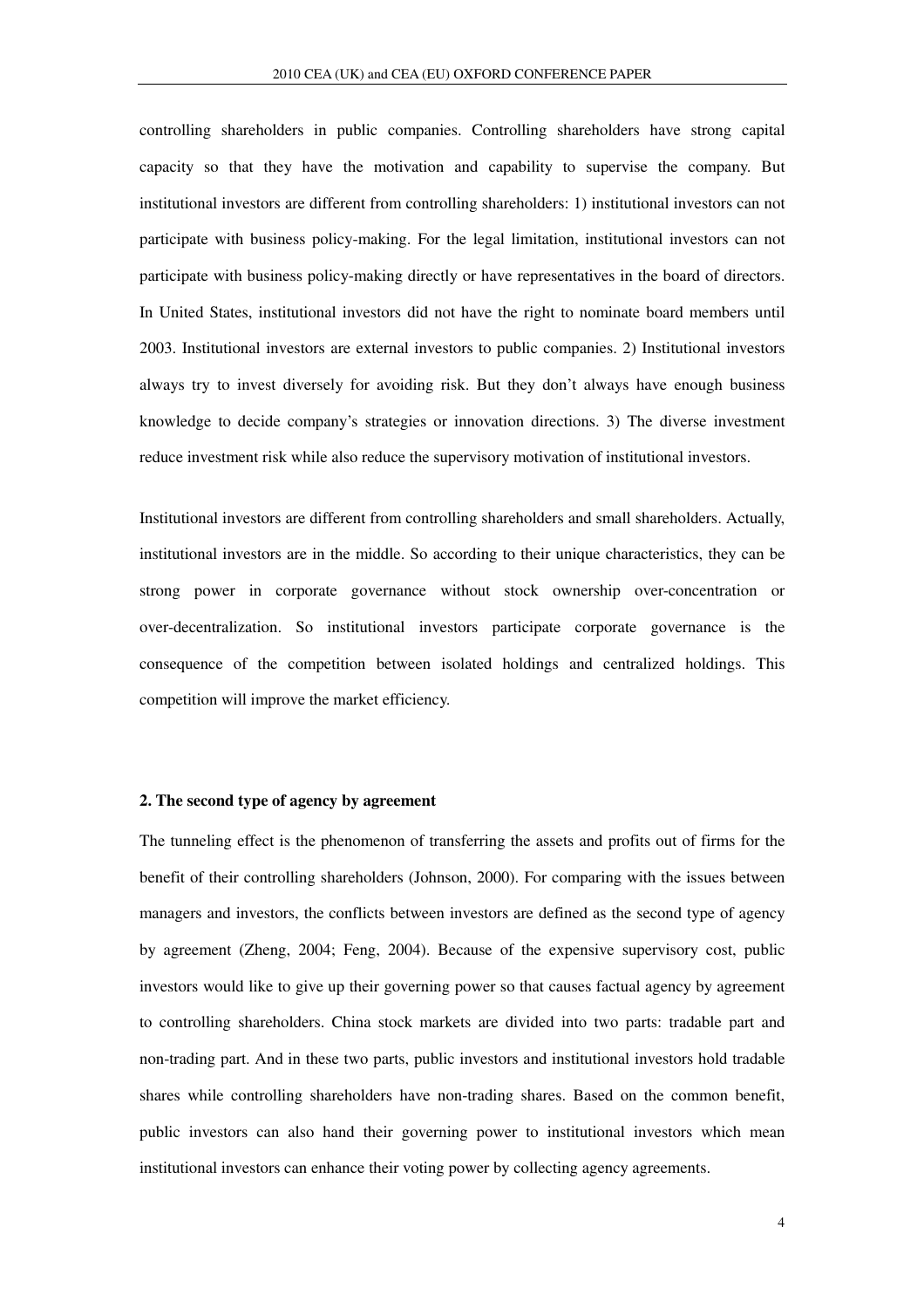As mentioned before those institutional investors are more powerful to the stock market price, they are more motivated in participating corporate governance from inside. Companies' managers also would like to collaborate with institutional investors because they are helpful for making wealth and financing.

Institutional investors protect their own shareholding may influence corporation performance and company stock market price deeply. In addition, institutional investors can also improve stock price by buying (or selling) large scale stocks. They can even participate in corporate governance by taking or changing managers. Therefore, institutional investors are external crucial part to solve the second type of agency by agreement issues, which will affect the market efficiency positively.

#### **3. Prior research**

Some researchers focus on the role of institutional investors in corporate governance, business decision-making and operations:

(1)The role in corporate governance

Black and Coffee (1994) argue that institutional investors should play as large shareholders. Comparing shareholding centralization and shareholding decentralization, the best company performance is from the companies which have controlling shareholders, other large shareholders and centralized at some level. Stuart and Laura (2000) also believe institutional investors can supervise company operation and management as long-term large shareholders. Their influence become significantly after they become active shareholders especially.

(2)The role in business decision-making

Wahal and McConnell (2000) found those institutional investors' shareholding percentage positive correlates with investment capital cost and innovation cost. Short et al. (2004) found risk agency's investors can influence company's dividend policy. Davis (2002) believes life insurance and pension fund have the best influence to company's dividend, reduce fixed investment and increase production capability.

(3)The role in operation

Karloff et al. (1996) found no improvement of target company stock price and performance in the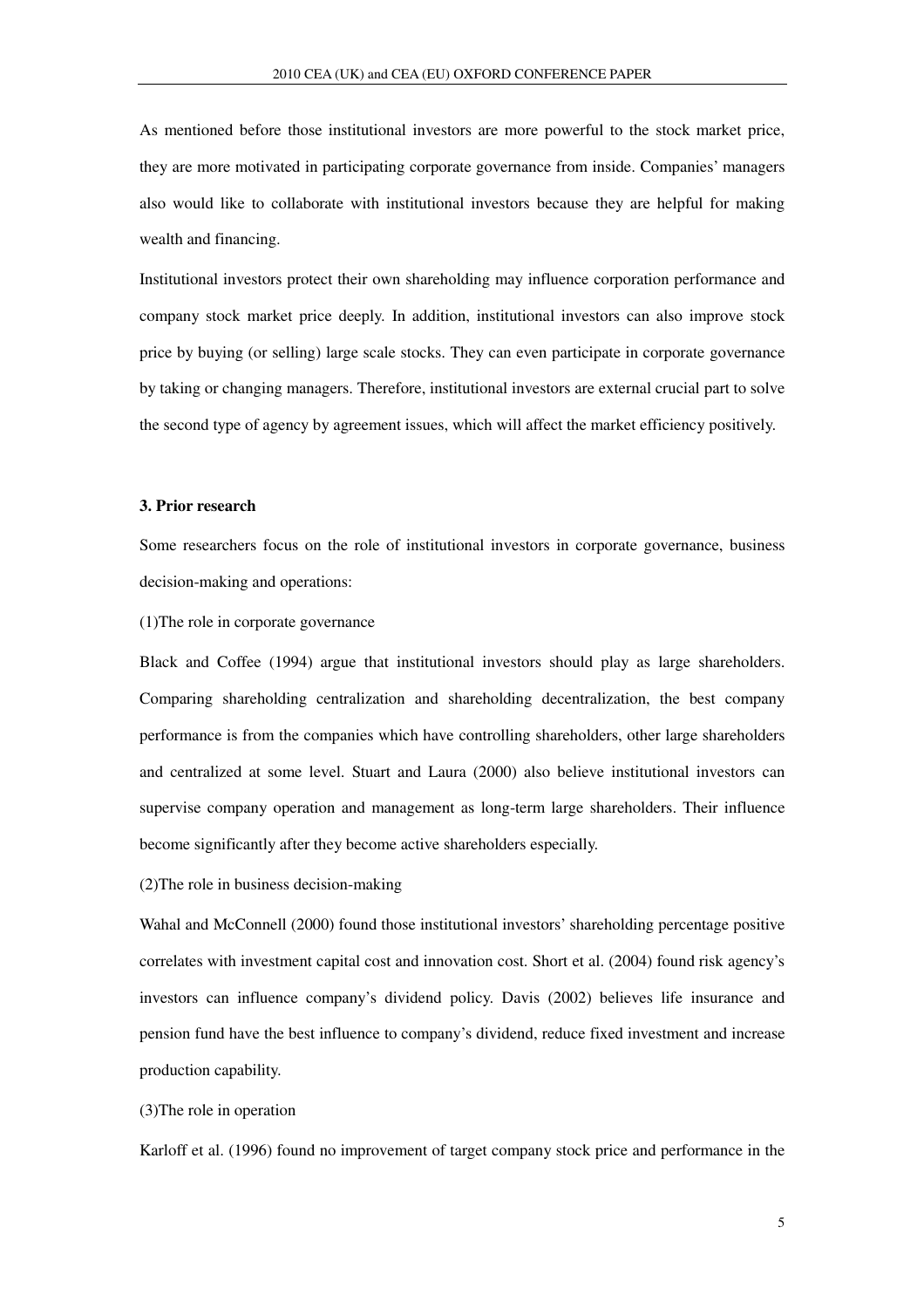first three years after shareholders' proposal. Smith (1996) found internal ownership; market value and face value were not important factors for institutional investors to choose targets. It was proved by Associate (2000) that institutional shareholders positivism caused the growth of the invested stock market value.

Institutional shareholders positivism can improve corporate governance is also proved by empirical research: McConnell and Servaes (2003) believe that institutional shareholding positively correlates with PB. Chaganti and Damanpour (1997) found that institutional shareholding has significant positive relation with ROE.

In China, most research focus on institutional investors' market effect (Wang, 2000; Zhang, 2000; Yang, 2001); institutional investors' market activities (Shi, 2001; Yuan and Chen, 2003); the shareholding policy of institutional investors (Xiao and Wang, 2006; Gao etc, 2006). Fang etc. (2000) believe that institutional investors have positive influence to corporate governance and transaction policy. While Wan (2004) has no evidence of institutional investors improve company performance. Wei and Varela (2003) employed PB in their research but got mixed findings of the relationship between institutional investors and company performance: it was positive before 1995 while negative since 1996. There are limited researches about institution investors affect on the market efficiency.

In summary, if the institutional investors aim to rational investment, it will result in institutional shareholding positively correlated with PB and ROE. The consequence of the positive correlation, will improve the market efficiency.

#### Ⅲ **The analysis of the funds investing behavior**

The author believes all effects to the achievement of proper investing behaviors and business strategies from institutional investors will result as the effect to company value. Therefore, P/B and ROE are employed in this paper to measure the efficiency of institutional investors hold share. The paper uses the stocks which are holding by funds and the holding ratios are larger than 20% in Chinese market, on the other hand, the sampling data of TOP 100 companies in US market is used.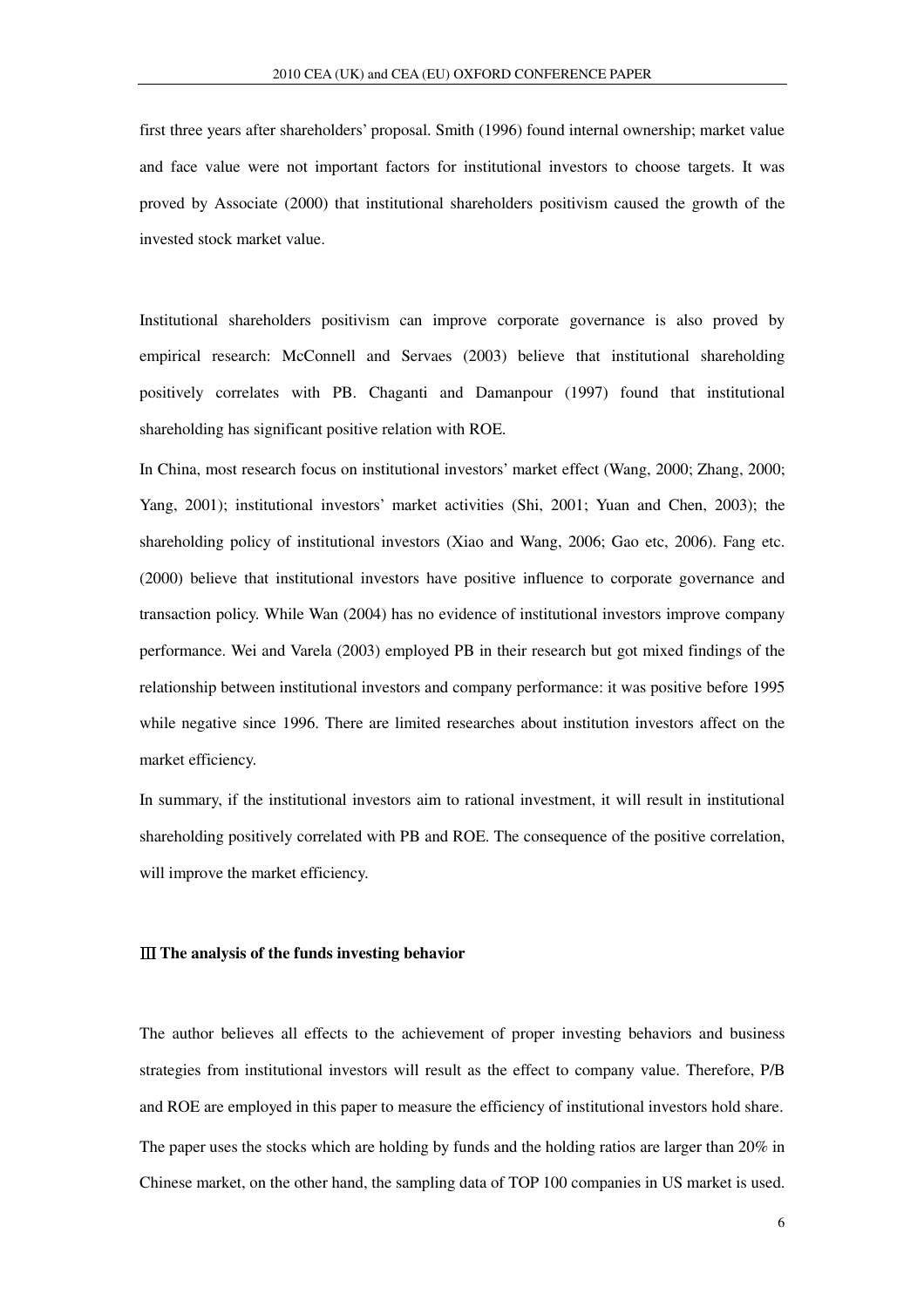The databases are including the GTA database, OSIRIS database.

By September 2007, there are 352 fund heavyweight stocks, 179 of them owned by institutional investors; 8 owned by 50-150 institutions; 53 owned by 11-50; 178 owned by 2-10; and 1 owned by 111.

Table 1 shows that Chinese fund investments are becoming mature. Most fund heavyweight stocks are large-cap stock, not high position and low risk. It is hard to find short-term conception stocks in fund investment groups, because fund managers pay more attention to medium and long-term value realization. Therefore, funds are typical representative of institutional investors in the current periods.

| Table 1       |     |          |           |            |             | The situation of stocks holding by funds in Chinese markets |              |      |
|---------------|-----|----------|-----------|------------|-------------|-------------------------------------------------------------|--------------|------|
| Funds<br>Term |     | $2 - 10$ | $11 - 50$ | $51 - 100$ | $101 - 150$ | $151 - 200$                                                 | above<br>201 | sum  |
| 2006/6/30     | 121 | 158      | 45        |            |             |                                                             | 0            | 332  |
| 2006/12/30    | 479 | 420      | 269       | 49         | 11          | $\overline{5}$                                              | 0            | 1233 |
| 2007/6/30     | 140 | 350      | 288       | 93         | 20          | 5                                                           | 2            | 898  |
| 2007/9/30     | 111 | 178      | 53        | 5          | 3           |                                                             | 0            | 352  |
| 2008/6/30     | 101 | 184      | 42        | 11         |             |                                                             | $\Omega$     | 340  |

#### **1 Descriptive Statistics**

In 2007, from the Table 2, it can be seen that the mean of ROE is 16% in Chinese market. The median of ROE is 15%. The mean of ROE is 22.8% in US market, and median of ROE is 23.8%. The sampling firms in US market have better performance than those of Chinese market. After the financial crisis bursting out in the year of 2008, the mean and median of ROE in the markets are all decline, and the US market has declined in a larger scale than Chinese market.

Skewness of ROE in Chinese market is 1.57 >0, it means the distribution of ROE is right-skewed. Kurtosis of ROE is 4.65, which means the distribution a little sharper than normal distribution. Then in 2008, Skewness of ROE in Chinese market is 1.72, and Kurtosis of ROE is 6.16, which are larger than those in 2007. The distribution of ROE in 2008 appears the sharp Kurtosis and fat tails, which mean the earning abilities of different firms, are concentrated at different level of ROE.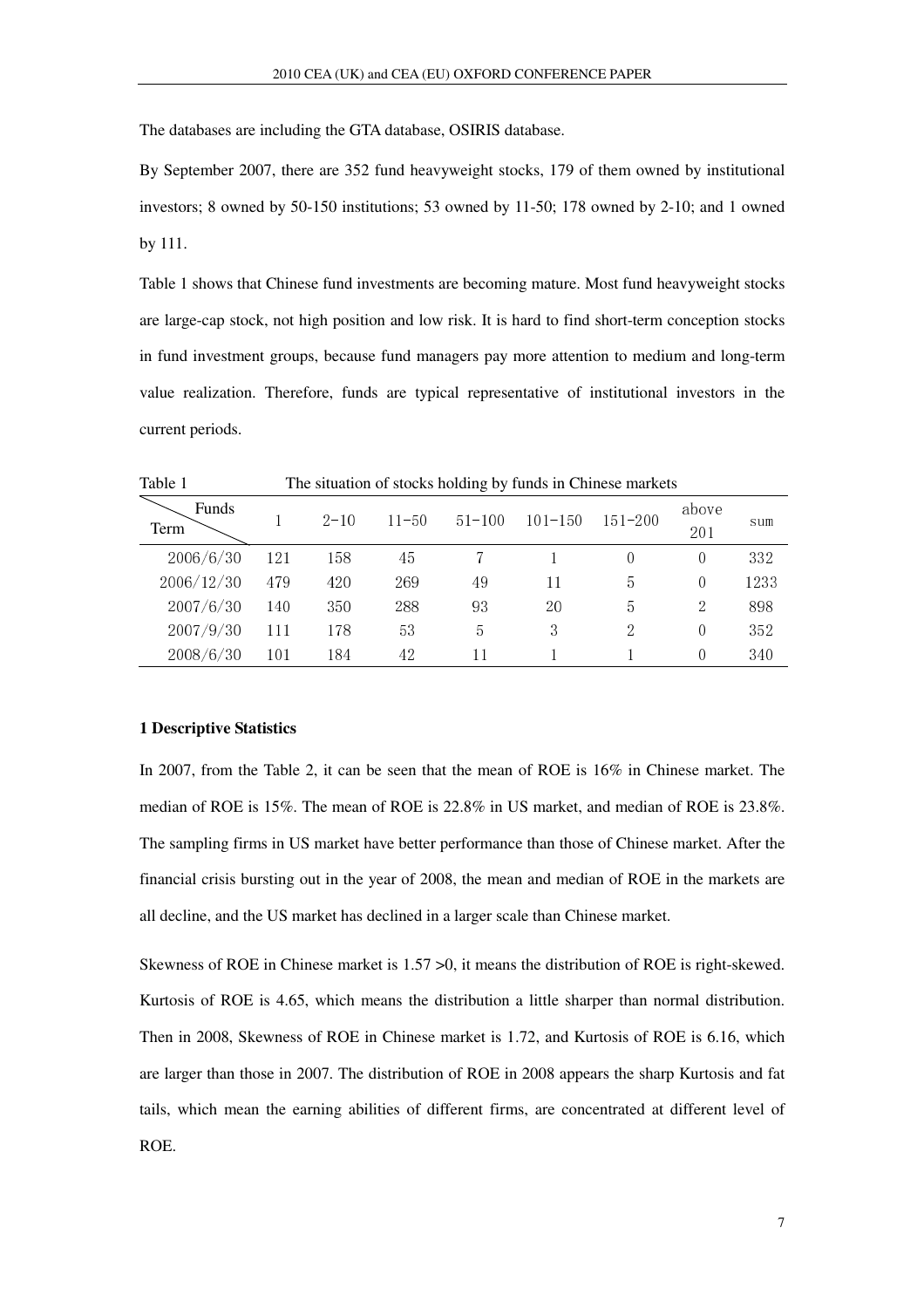| Chinese markets               | 2007       |           |            | 2008      |
|-------------------------------|------------|-----------|------------|-----------|
|                               | <b>ROE</b> | <b>PB</b> | <b>ROE</b> | <b>PB</b> |
| Mean                          | 0.16       | 2.88      | 0.15       | 3.05      |
| Median                        | 0.15       | 6.73      | 0.14       | 2.38      |
| Mode                          | 0.14       | 0.00a     | 0.09       | 0.00a     |
| Std. Deviation                | 0.08       | 88.54     | 0.10       | 2.16      |
| <b>Skewness</b>               | 1.57       | $-17.26$  | 1.72       | 2.21      |
| <b>Std. Error of Skewness</b> | 0.14       | 0.14      | 0.14       | 0.14      |
| Kurtosis                      | 4.65       | 298.92    | 6.16       | 6.47      |
| Std. Error of Kurtosis        | 0.28       | 0.28      | 0.28       | 0.28      |

| Table 2         | <b>Descriptive Statistics</b> |
|-----------------|-------------------------------|
| Chinese markets | 2007                          |

| US markets                    |            | 2007      |            | 2008       |
|-------------------------------|------------|-----------|------------|------------|
|                               | <b>ROE</b> | <b>PB</b> | <b>ROE</b> | <b>PB</b>  |
| Mean                          | 0.228      | 3.220     | 0.245      | 2.418      |
| Median                        | 0.238      | 2.538     | 0.210      | 1.940      |
| Mode                          | 0.238      | 0.907a    | $-1.063$ a | $-26.328a$ |
| Std. Deviation                | 0.2556     | 1.947     | 0.394      | 4.415      |
| <b>Skewness</b>               | $-3.490$   | 1.172     | 0.736      | $-4.101$   |
| <b>Std. Error of Skewness</b> | 0.271      | 0.283     | 0.276      | 0.302      |
| Kurtosis                      | 19.610     | 1.047     | 5.154      | 29.887     |
| Std. Error of Kurtosis        | 0.535      | 0.559     | 0.545      | 0.595      |

a Multiple modes exist. The smallest value is shown

In 2007, Skewness of ROE in US market is -3.490<0, it means the distribution of ROE is left-skewed. Kurtosis of ROE is 19.61, which means the distribution a significant sharper than normal distribution. Then in 2008, Skewness of ROE in US market is 0.736, and Kurtosis of ROE is 5.154, which are little than those in 2007. The distribution of ROE in 2007 appears the sharp Kurtosis and fat tails, but similar to a normal distribution in 2008.

#### **2. Statistics test between each pair of share holding ratio, 2006-ROE and 2006-PB**

Some researchers believe that price-earnings (P/E) ratios are indicators of future investment performance of a stock. In this paper, the author wants to use the price-booking value per share (P/B) ratio to indicate the degree of price reflecting to intrinsic value (booking value of net assets per share).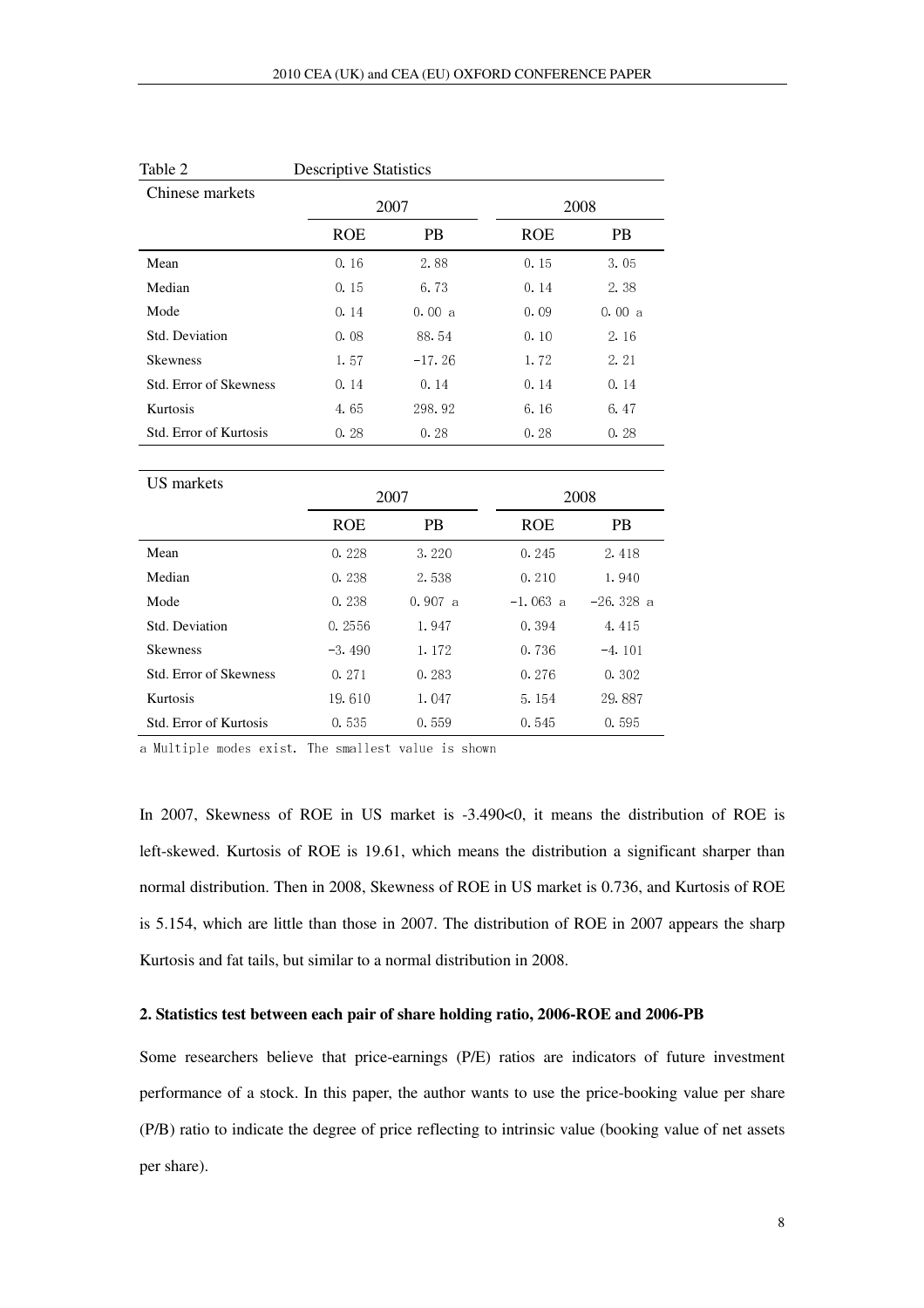From Table 3, it can be seen there are not significant linear correlations between share holding ratio and 2007-PB. But the relationship between 2007-ROE and share holding ratio is statistical significant at the 0.01 level (2-tailed). And it has the significant linear correlations between share holding ratio and 2008-PB, 2008-ROE. The evidences show that the institutional investors consider the companies' earning ability and the market performances when they do the decision making to pursue the rational investment. After the financial crisis bursting out in the year of 2008, the institutional investors begin to aim at the historical prices in Chinese stock market. This trend would lead to the market efficiency decline as the price is not a random walk.

From Table 4, it can be seen there are significant rank correlations between each pair of share holding ratio, ROE and PB at the 0.01 level (2-tailed). That means that the correlations between each pair are gradually significant according to the share holding ratio changing. This evidence can prove the institutional investors have rational investing characteristic, further. Based on the rational individuals and rational choice hypnosis, the investment behaviors would generate the market efficiency.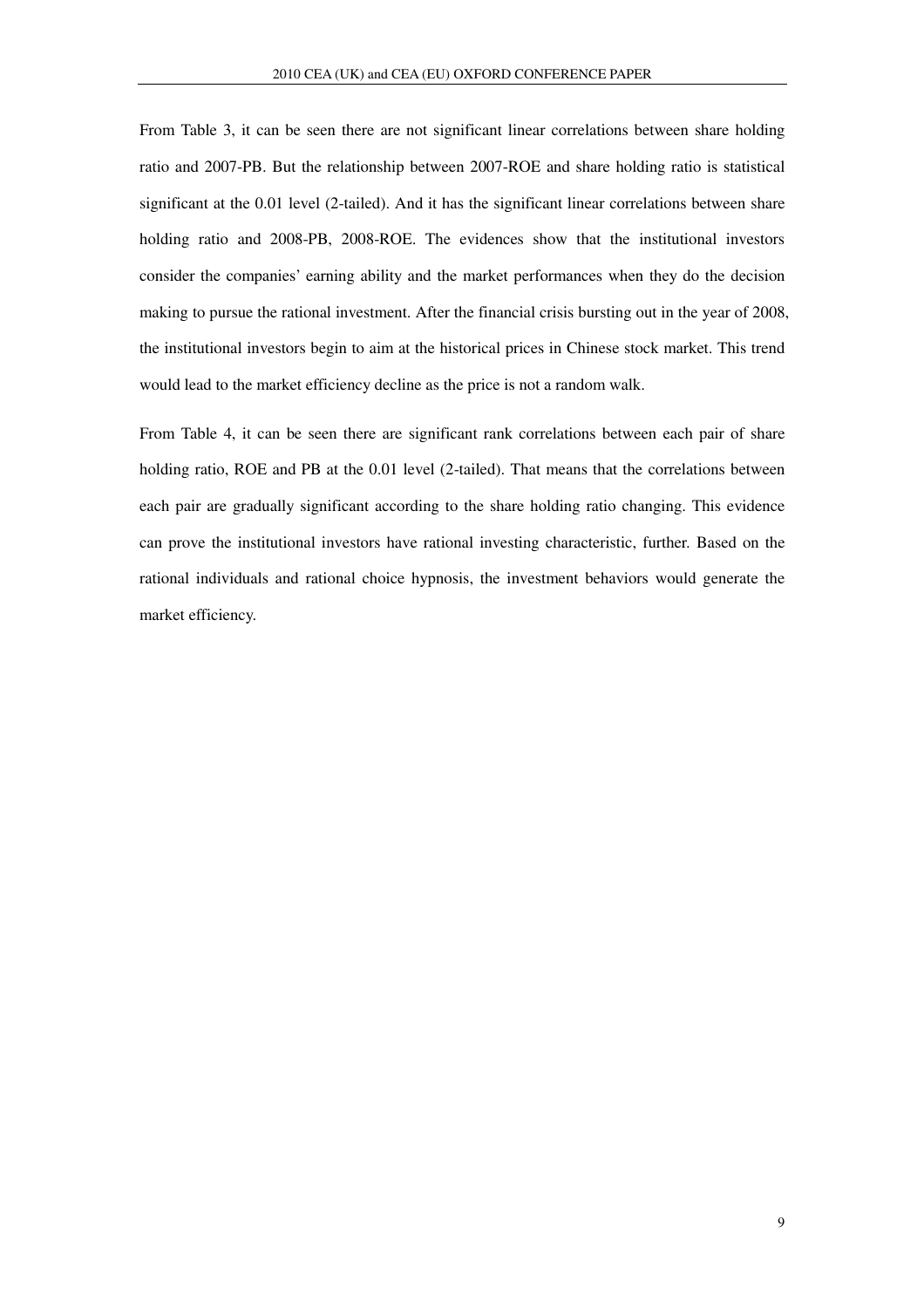| Table 3  |             |              |              |             | Pearson test between each pair -Chinese markets |              |              |             |             |
|----------|-------------|--------------|--------------|-------------|-------------------------------------------------|--------------|--------------|-------------|-------------|
|          |             | share        |              |             |                                                 |              | share        |             |             |
|          |             | holding      |              |             |                                                 |              | holding      |             |             |
|          |             | ratio        | 2007-ROE     | 2007-PB     |                                                 |              | ratio        | 2008-ROE    | 2008-PB     |
| share    | Pearson     |              | $.205$ (**)  |             | share                                           | Pearson      |              | $.290$ (**) |             |
| holding  | Correlation | $\mathbf{1}$ |              | .083        | holding                                         | Correlation  | $\mathbf{1}$ |             | $.235$ (**) |
| ratio    | Sig.        |              | .000         | . 153       | ratio                                           | Sig.         |              | .000        | .000        |
|          | (2-tailed)  |              |              |             |                                                 | $(2-tailed)$ |              |             |             |
|          | N           | 301          | 297          | 301         |                                                 | N            | 299          | 296         | 299         |
| 2007-ROE | Pearson     | $.205$ (**)  |              |             | 2008-ROE                                        | Pearson      |              |             | $.412$ (**) |
|          | Correlation |              | $\mathbf{1}$ | $.522$ (**) |                                                 | Correlation  | $.290$ (**)  | 1           |             |
|          | Sig.        | .000         |              | .000        |                                                 | Sig.         | .000         |             | .000        |
|          | (2-tailed)  |              |              |             |                                                 | $(2-tailed)$ |              |             |             |
|          | $\mathbf N$ | 297          | 297          | 297         |                                                 | ${\bf N}$    | 296          | 296         | 296         |
| 2007-PB  | Pearson     |              | $.522$ (**)  |             | 2008-PB                                         | Pearson      | $.235$ (**)  | $.412$ (**) |             |
|          | Correlation | .083         |              |             |                                                 | Correlation  |              |             | 1           |
|          | Sig.        |              |              |             |                                                 | Sig.         |              |             |             |
|          | (2-tailed)  | . 153        | .000         |             |                                                 | (2-tailed)   | .000         | .000        |             |
|          | ${\bf N}$   | $301\,$      | 297          | 301         |                                                 | N            | 299          | 296         | 299         |

\*\*. Correlation is significant at the 0.01 level (2-tailed).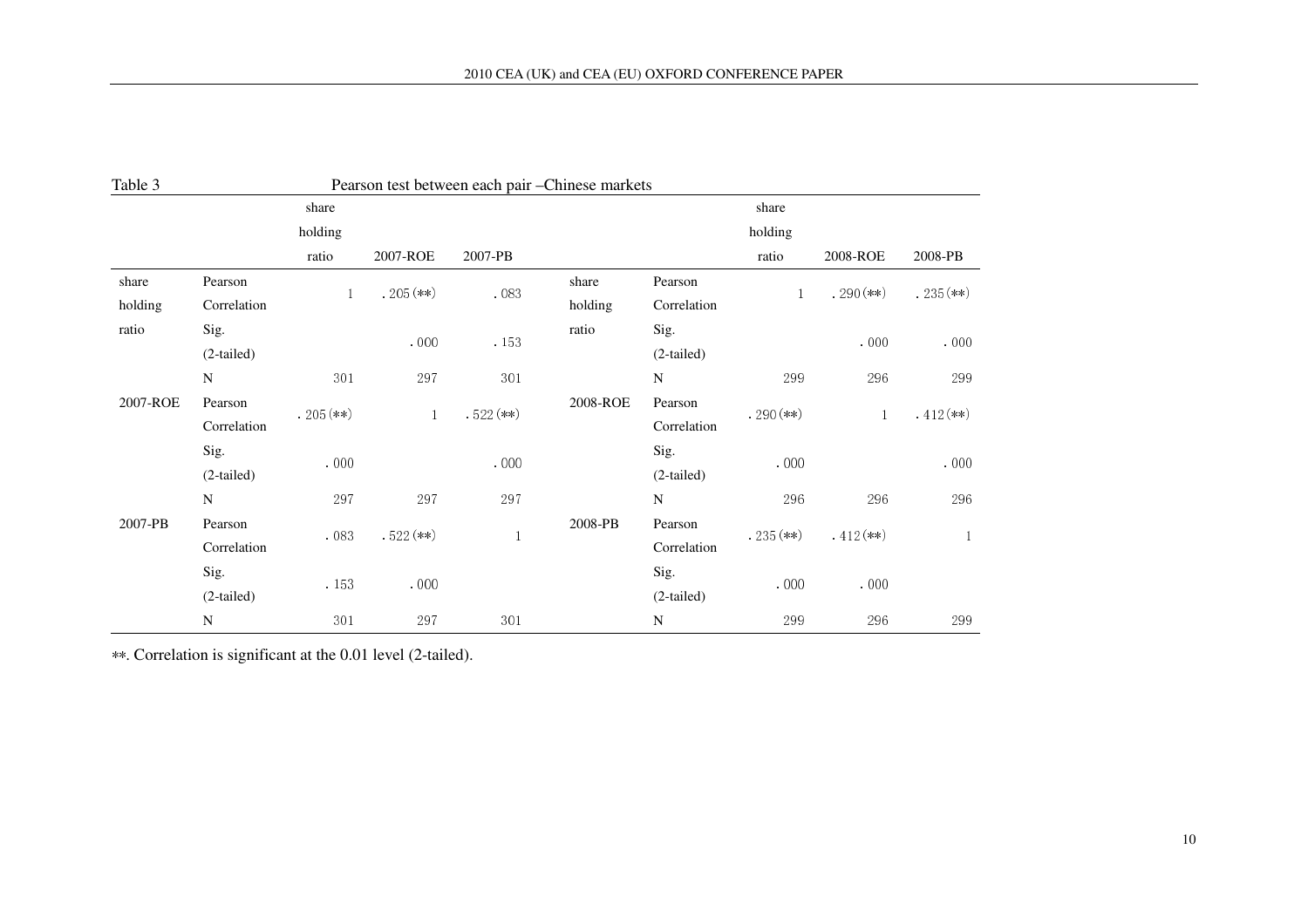| Table 4    |          |                            |             |             | Spearman test between each pair–Chinese markets |            |          |                            |             |             |             |
|------------|----------|----------------------------|-------------|-------------|-------------------------------------------------|------------|----------|----------------------------|-------------|-------------|-------------|
|            |          |                            | share       |             |                                                 |            |          |                            | share       |             |             |
|            |          |                            | holding     |             |                                                 |            |          |                            | holding     |             |             |
|            |          |                            | ratio       | 2007-ROE    | 2007-PB                                         |            |          |                            | ratio       | 2008-ROE    | 2008-PB     |
| Spearman's | share    | Correlation                | 1.000       | $.245$ (**) | $.233$ (**)                                     | Spearman's | share    | Correlation                | 1.000       | $.284$ (**) | $.194$ (**) |
| rho        | holding  | Coefficient                |             |             |                                                 | rho        | holding  | Coefficient                |             |             |             |
|            | ratio    | Sig.<br>(2-tailed)         | $\sim$      | .000        | .000                                            |            | ratio    | Sig.<br>$(2-tailed)$       |             | .000        | .001        |
|            |          | N                          | 301         | 297         | $30\sqrt{1}$                                    |            |          | ${\bf N}$                  | 299         | 296         | 299         |
|            | 2007-ROE | Correlation                | $.245$ (**) |             | $.526$ (**)                                     |            | 2008-ROE | Correlation                | $.284$ (**) |             | $.501$ (**) |
|            |          | Coefficient                |             | 1.000       |                                                 |            |          | Coefficient                |             | 1.000       |             |
|            |          | Sig.<br>(2-tailed)         | .000        | $\epsilon$  | .000                                            |            |          | Sig.<br>(2-tailed)         | .000        |             | .000        |
|            |          | N                          | 297         | 297         | 297                                             |            |          | ${\bf N}$                  | 296         | 296         | 296         |
|            | 2007-PB  | Correlation<br>Coefficient | $.233$ (**) | $.526$ (**) | 1.000                                           |            | 2008-PB  | Correlation<br>Coefficient | $.194$ (**) | $.501$ (**) | 1.000       |
|            |          | Sig.<br>(2-tailed)         | .000        | .000        |                                                 |            |          | Sig.<br>$(2-tailed)$       | .001        | .000        | $\alpha$    |
|            |          | ${\bf N}$                  | 301         | 297         | $3\,0\,1$                                       |            |          | ${\bf N}$                  | 299         | 296         | 299         |

| Spearman test between each pair–Chinese markets |
|-------------------------------------------------|
|-------------------------------------------------|

\*\*. Correlation is significant at the 0.01 level (2-tailed).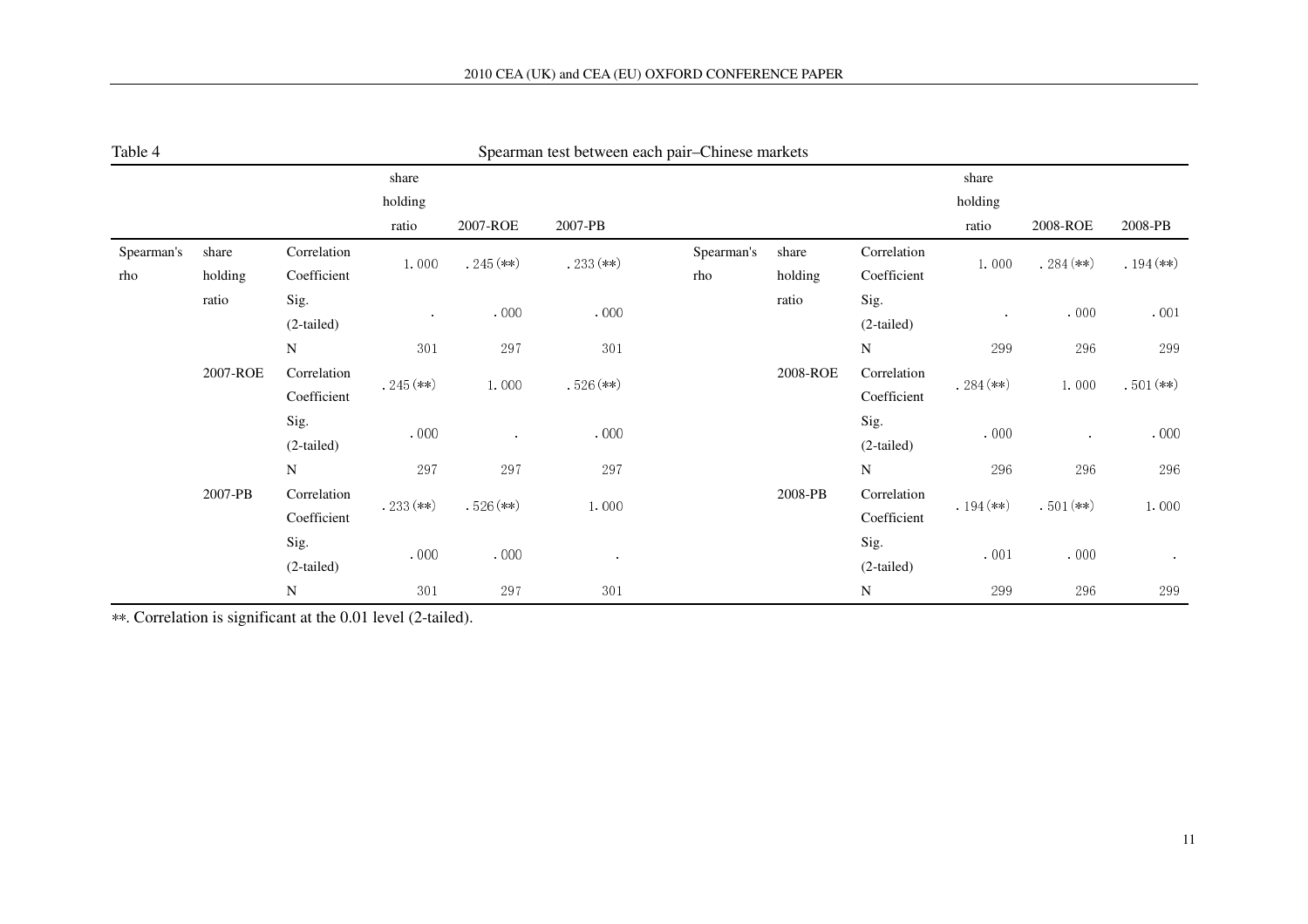#### Ⅳ**Booking value, company performance and market efficiency**

The fundamental importance of the Ohlson (1995) model is that the model incorporates conservative accounting information in the equity valuation process.

$$
P_{i,t} = b_{0,t} + b_{1,t}BV_{i,t} / S_{i,t} + b_2EPS_{i,t} + \varepsilon_{i,t}
$$

Among the variables,

 $P_{i,t}$  is the price of company i on the last trading day in April which is usually the accounting reporting periods;

 $BV_{i,t}$  is the booking value of net assets of company i on the accounting reporting day;

 $S_{i,t}$  is the amount of whole shares of company i on the accounting reporting day;

 $EPS$ <sub>i,t</sub> is the earnings per share of company i on the accounting reporting day;

The Ohlson model shows empirically that book values and long term earnings are determinants of firm value. Moreover, in an efficient security market, the stock prices fully and rapidly reflect the available information in an unbiased way. Then, it can be used to compare the security market efficiency between Chinese stock market and US stock market. The paper uses the stocks which are holding by funds and the holding ratios are larger than 20% in Chinese market, on the other hand, the sampling data of TOP 100 companies in US market is used. Those kinds of sample data will support the empirical evidence because the stocks which are holding by funds and the holding ratios are larger than 20% would improve the corporate governance and the institutional investors would have the rational investing behaviors. As well as, the TOP 100 companies in US market will have good corporate governance.

From table 5, it can be seen that the booking value of net assets per share is not significant correlate to the stock price in each market from the year 2007 to 2008. But, the earnings per share are significant correlate to the stock price in each market from the year 2007 to 2008. The difference of relationship with stock price between the booking value of net assets per share and the EPS show that the earnings information is more efficiency than the booking accounting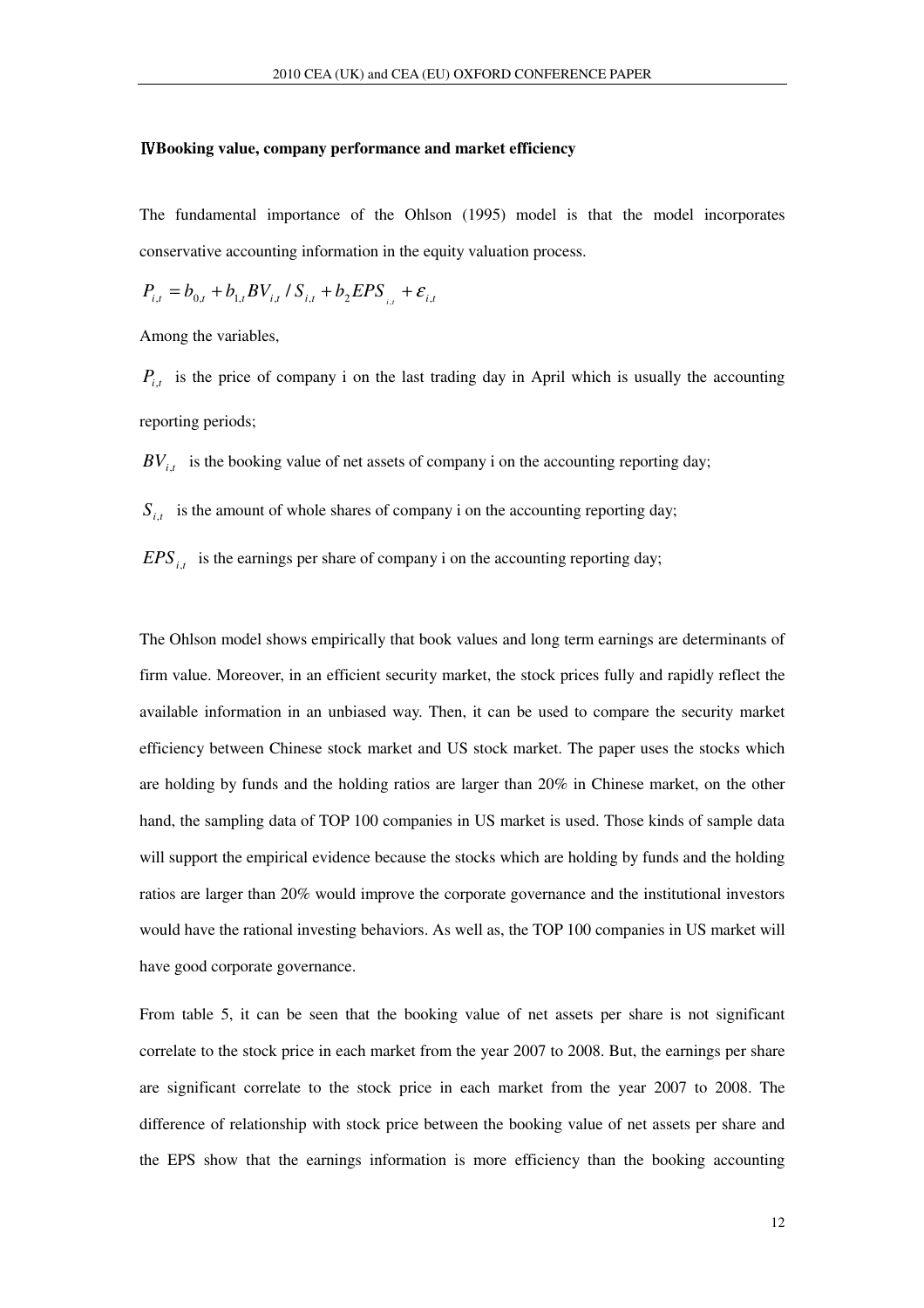information.

The Adjusted- $R^2$  indicates the explanation ability of the Ohlson model. In Chinese market the Adjusted- $R^2$  declines from 46.4% to 31.7%, however, in US market the Adjusted-R2 rises from 53.9% to 69.6%. It can be clearly seen that the US market is more efficiency than Chinese stock market due to the accounting information can be reflected more significant in the stock price. Furthermore, facing the global financial crisis, the efficiency of Chinese stock market is declining and the efficiency of US stock market is rising. And on the comparison between the cross data from 2007 to 2008, the US market is more efficiency than Chinese stock market, which is almost reach to 2 times between the US market and the Chinese stock market (0.575 VS 0.283).

|           |               | b1(BV/S) | $b2$ (EPS) | F-value    | Adjusted $-R^2$  |
|-----------|---------------|----------|------------|------------|------------------|
|           | 2007 YEAR     | $-0.001$ | 0.690      | 42.103     | 0.464            |
|           |               | (0.989)  | (0.000)    | (0.000)    |                  |
| Chinese   | 2008<br>YEAR  | 0.147    | 0.487      | 25.348     | 0.317            |
| markets   |               | (0.117)  | (0.000)    | (0.000)    |                  |
|           | $2007 - 2008$ | 0.068    | 0.497      | 40.578     | 0.283            |
|           |               | (0.348)  | (0.000)    | (0.000)    |                  |
|           |               |          |            |            |                  |
|           |               | b1(BV/S) | $b2$ (EPS) | $F$ -value | Ad justed $-R^2$ |
|           | 2007 YEAR     | 0.045    | 0.716      | 39.596     | 0.539            |
| <b>US</b> |               | (0.670)  | (0.000)    | (0.000)    |                  |
| markets   | 2008<br>YEAR  | 0.119    | 0.807      | 68.573     | 0.696            |
|           |               | (0.112)  | (0.000)    | (0.000)    |                  |
|           | $2007 - 2008$ | 0.097    | 0.719      | 86.384     | 0.575            |

Table 5: The security market efficiency between Chinese stock market and US stock market

### Ⅴ**Conclusions**

In summary, institutional investors shareholding is related with listed company's performance. It also reflects the market efficiency is in the weak form in China during the testing period. It can be clearly seen that the US market is more efficiency than Chinese stock market. The US market appears developed market characteristic. Furthermore, after the global financial crisis, the efficiency of Chinese stock market is declining and the efficiency of US stock market is rising. The reasons behind the appearance might be the investors change to aim the new policies released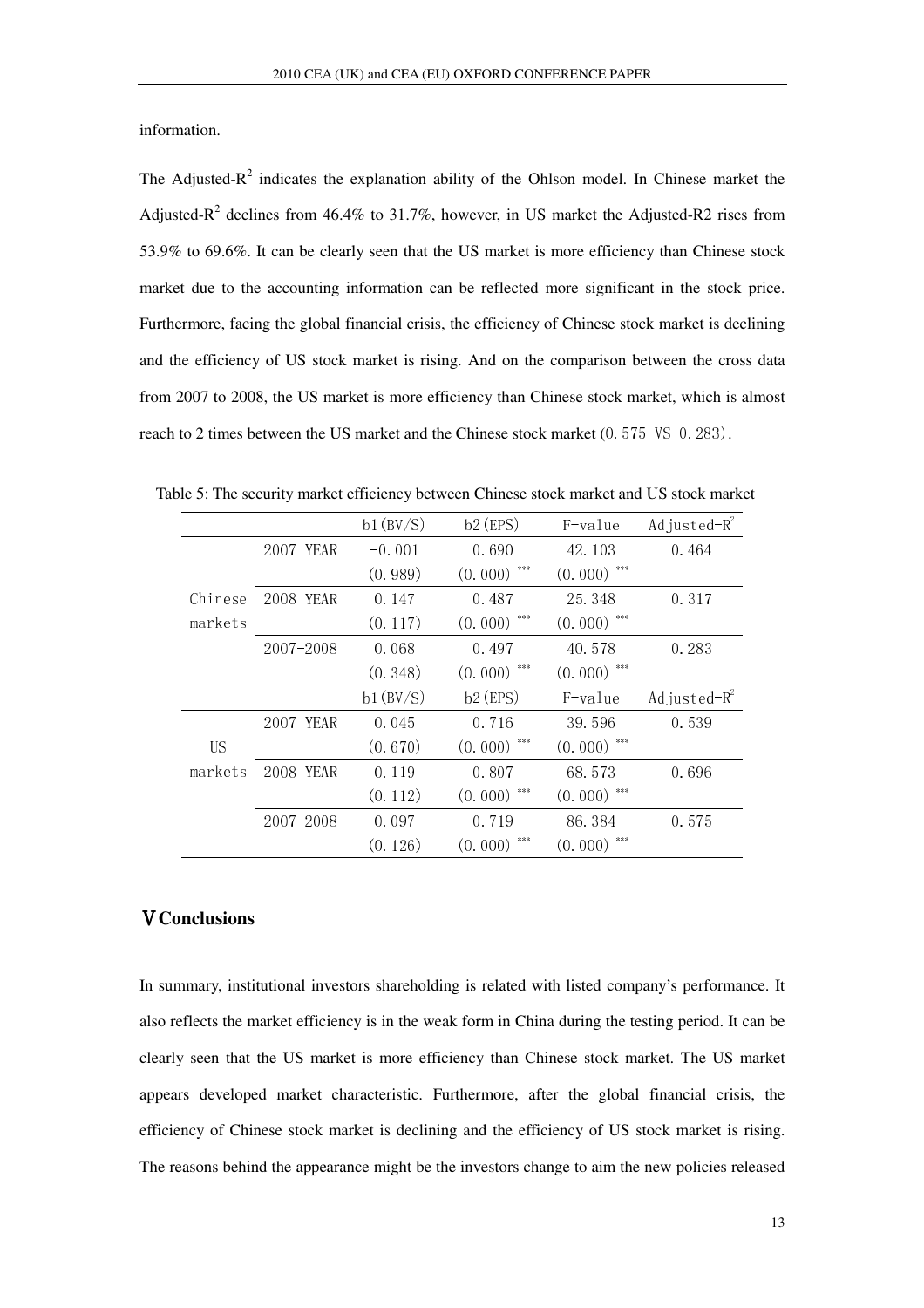by government in Chinese market ignoring the accounting information after the financial crisis. The decision making of investors usually is influenced by the government policies significantly in Chinese market, so the Chinese market is so called policy market by some researchers. However, the investors of US market are more rational to choose the stocks whose expected earnings are noticeable after the financial crisis.

#### **References**:

[1] Bertrand. M., S Mullainathan, 2001, "Are CEOs Rewarded for Luck? The Ones Without Principals Are". Quarterly Journal of Economics, l6(3): 901-932

[2] Crespi Cladera, Rafe1. Spain. Gughr. Klaus, 2001, "Corporate Governance and Economic Performance". Oxford University Press, 169-175

[3] Dechow, P. M., A. P. Hutton and R. G. Sloan., 1999, "An Empirical Assessment of the Residual Income Valuation Model". Journal of Accounting and Economics 26, 1–34.

[4] Eugene F. Fama, 1970, "Efficient Capital Markets: A Review of Theory and Empirical Work".

The Journal of Finance, Vol. 25, No. 2, 383-417

[5] Feltham, G. A. and J. A. Ohlson, 1995, "Valuation and Clean Surplus Accounting for Operating and Financial Activities". Contemporary Accounting Research 11, 689-732.

[6] Feltham, G. A. and J. A. Ohlson, 1996, "Uncertainty Resolution And The Theory Of Depreciation Measurement". Journal of Accounting Research 34, 209-234.

[7] Guercio D., Hawkins. J, 1999, "The Motivation and Impact of Pension Fund Activism". Journal of Financial Economics, 52: 293-340

[8] Huddart. S., 1993, "The Effect of a Large Shareholder on Corporate Value". Management Science, (39): 1407-1421

[9] John C. Coffee., 1991, "Liquidity versus Control: The Institutional Investor as Corporate Monitor". Column Law Review, 91(1278): l326-l335

[10] Jayne W. Barnard, 1992, "Who is Minding Your Business? Preliminary Observations on Data an d Anecdotes Collected on the Role of Institutional Investors in Corporate Governance". Honda